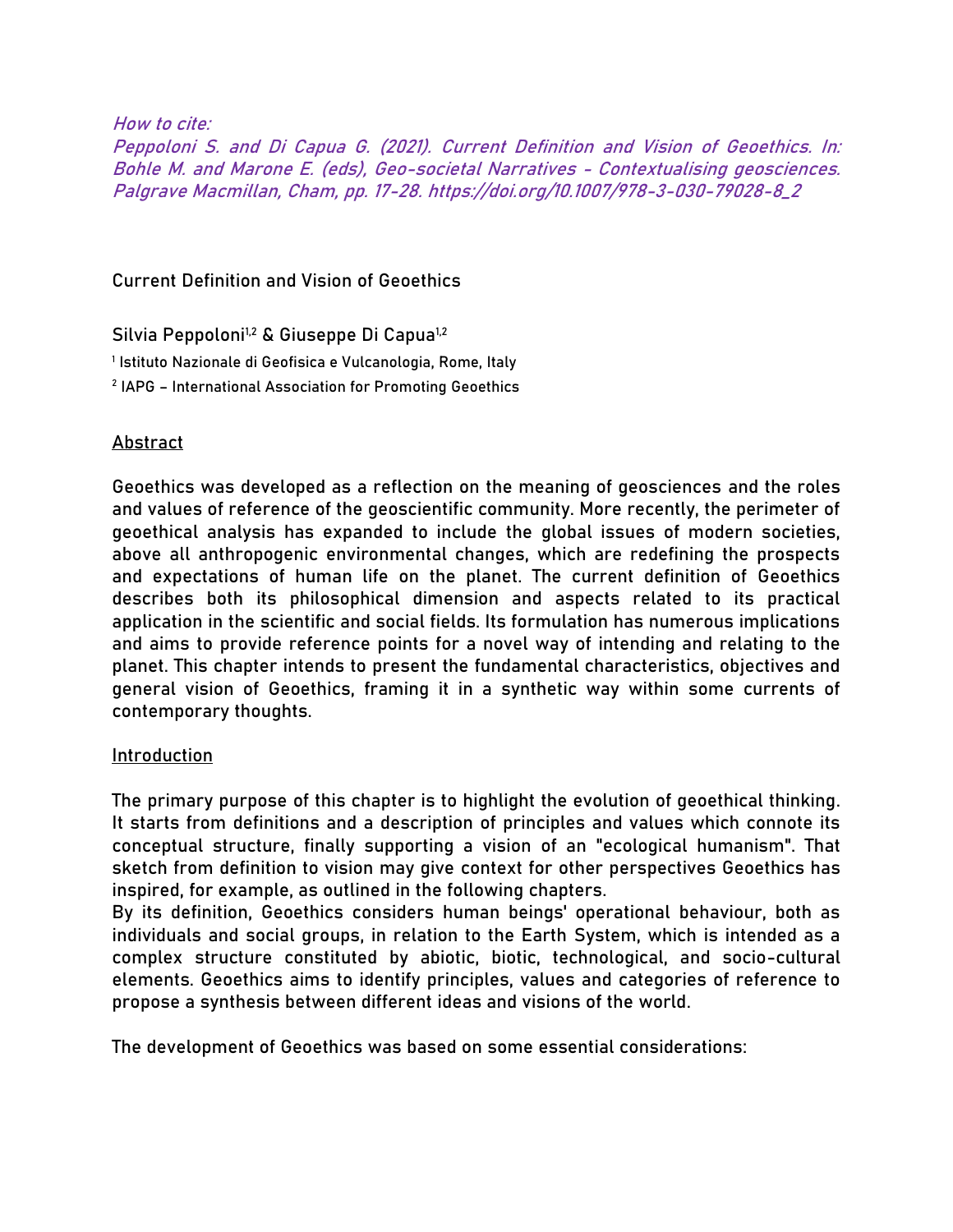- Referring to socio-historical contexts, *Homo sapiens* by its intrinsic nature creates and modifies its ecological niche [1]: this observation led to introduce the concept of Anthropocene less than two decades ago [2]. It is nowadays scientifically ascertained that human actions have a profound impact [3,4,5] on social-ecological systems [6,7,8], which is a monumental niche construction process [9] that leads to negative planetary consequences, including pandemics [10].
- Considering geosciences, geoscientists' expertise is essential for the functioning of modern societies. It provides knowledge to identify effective strategies and solutions to address global problems affecting social-ecological systems and economic sustainability; exceeding ecological tipping points [11], determining a selfsustained deterioration of the human operative space [12] and provoking a systemic collapse of the planet habitability for human and other living species. An effective Earth system management must consider planetary boundaries [13] and those critical, interacting processes on the planet that contribute to the stability and resilience of the Earth system [14].
- Geoethics was an approach initially developed as professional ethics (deontology) inside geosciences [15,16,17] to frame inquiries on the responsible behaviour of geoscientists and the societal relevance of geosciences [18,19]. Over the years, the theoretical framework of Geoethics has progressively enriched to include extraprofessional responsibilities towards society and the environment [20,21,22,23].

Currently, Geoethics is designed as an ethics of the human agent towards the Earth System and a framework in decision-making processes. Geoethics proposes a philosophical reflection and practices (individual and collective human agents) that are potentially extendable to other parts of society while respecting and implementing other people's contribution with diverse knowledge, experiences, and perspectives to face global problems [24,25]. However, this wide diversity needs to be dealt with a common ethical basis, by defining a reasonable alignment of values (economic, social, and moral) to minimise inevitable conflicting needs and expectations among stakeholders, to overcome differences among various social-ecological-cultural contexts, and to come to global ethics for an increasingly globalised world [25].

The philosophy of geosciences (for example, Geology [26]) provides distinguishing perspectives through the lens of geologic time and complex systems to analyse humanity-Earth system interactions. It highlights the original contributions that Geoethics, grounded on the wealth of geoscience knowledge [25], could give respect to environmental ethics [27,28] and engineering ethics [22,23,24].

# Defining Geoethics

 Geoethics consists of research and reflection on the values which underpin appropriate behaviours and practices, wherever human activities interact with the Earth system.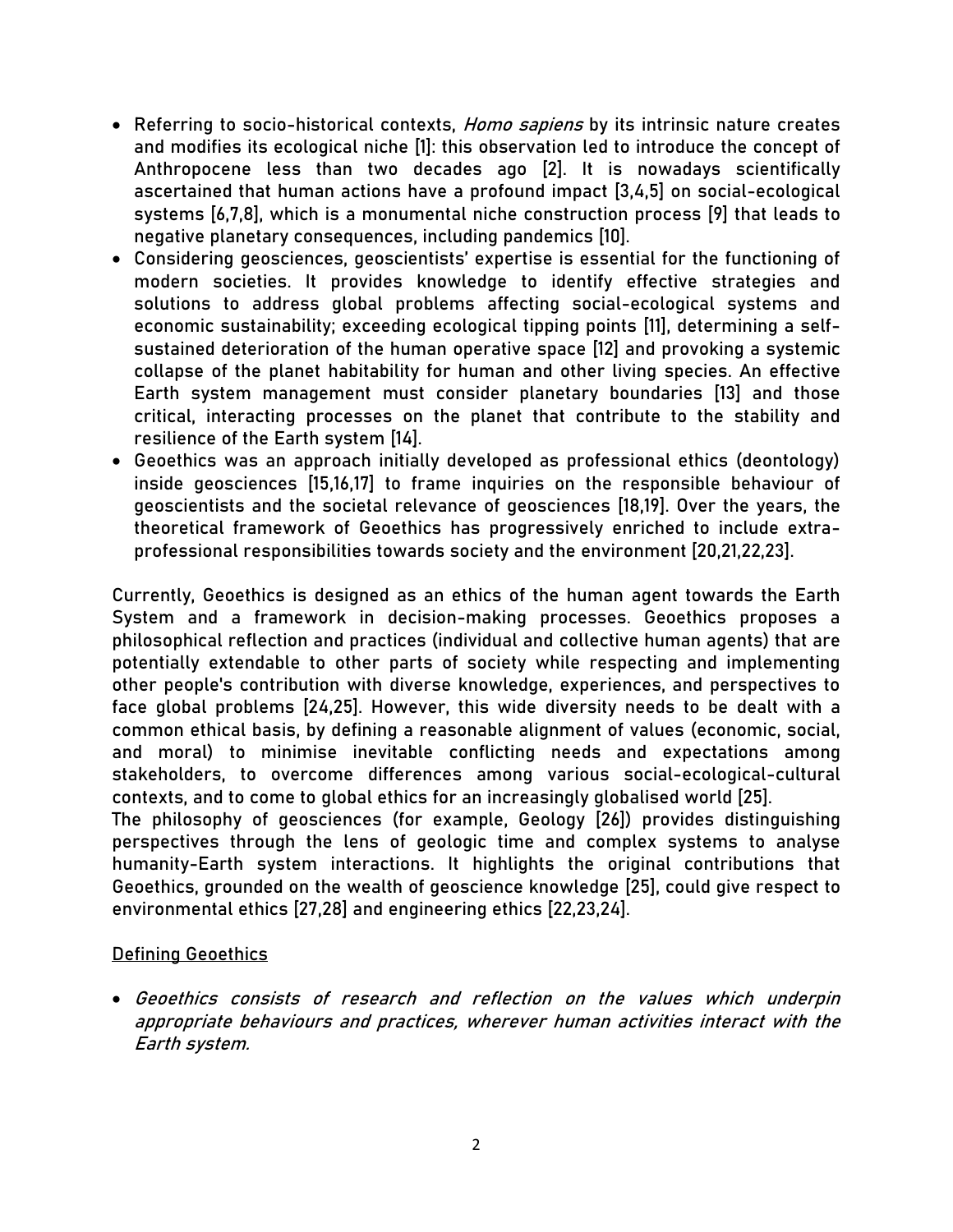- Geoethics deals with the ethical, social and cultural implications of geoscience knowledge, research, practice, education and communication, and with the social role and responsibility of geoscientists in conducting their activities.
- Geoethics encourages geoscientists and wider society to become fully aware of the humankind's role as an active geological force on the planet and the ethical responsibility that this implies.
- Geoethics is considered a point of intersection for Geosciences, Sociology, Philosophy and Economics [20,21,29,30,31].

These statements outline the perimeter of the geoethical analyses, aims, and actions, underlining the need to first identify those values on which to shape a responsible and sustainable interaction with Nature. The main issues and topics of Geoethics are: sustainable use of natural resources; reduction and management of natural and anthropogenic risks; management of land, coastal areas, seas and open oceans; pollution and its impacts on human health; global environmental changes, including the climate change; protection of natural environments; research integrity and the development of codes of scientific and professional conduct; literacy and education in geosciences; geodiversity, geoheritage, geoparks and geotourism; forensic geology and medical geology. Hence, the 'geoethical thinking', its implications and applications, can be located within broader societal concerns about the responsible conduct of science and the science-society interface [19,31].

Ideas that underpin the conceptual foundations of Geoethics are traced back to the eighteenth and nineteenth centuries when anthropogenic impacts on Nature began to be broadly recognised and documented [32,33,34,35]. In the early 1990s, the word "geoethics" began to be used to define the ethical and social implications of geosciences [36,37], bearing in mind that several other scientists dealt with similar issues and perspectives without using that specific word [38,39]. The need to increase awareness of the ethical obligations of geoscientists' activity [40] was formalised in 2014 with the publication of the 'Geoethical Promise' [41], proposed to be extended to include applied Earth system sciences [42]. The Geoethical Promise is part of the 'Cape Town Statement on Geoethics' [29], a document translated into 35 languages [43] that provided a first comprehensive description of values that frames Geoethics.

# Geoethics for the Earth System: principles and values

Geoethics is an emerging subject to inform human agents' actions and societal decisions [21,31], with well-established conceptual foundations and structure [25] and a developing framework for its practical application across the geoscience disciplines to ensure sustainability, safe and healthy conditions to human communities and protection of biotic and abiotic entities [30,31].

The four fundamental characteristics of Geoethics can be summed up as follows: a) human agent-centric, b) shaped as virtue-ethics, c) geoscience knowledge-based, d) with space-time context-dependent approaches.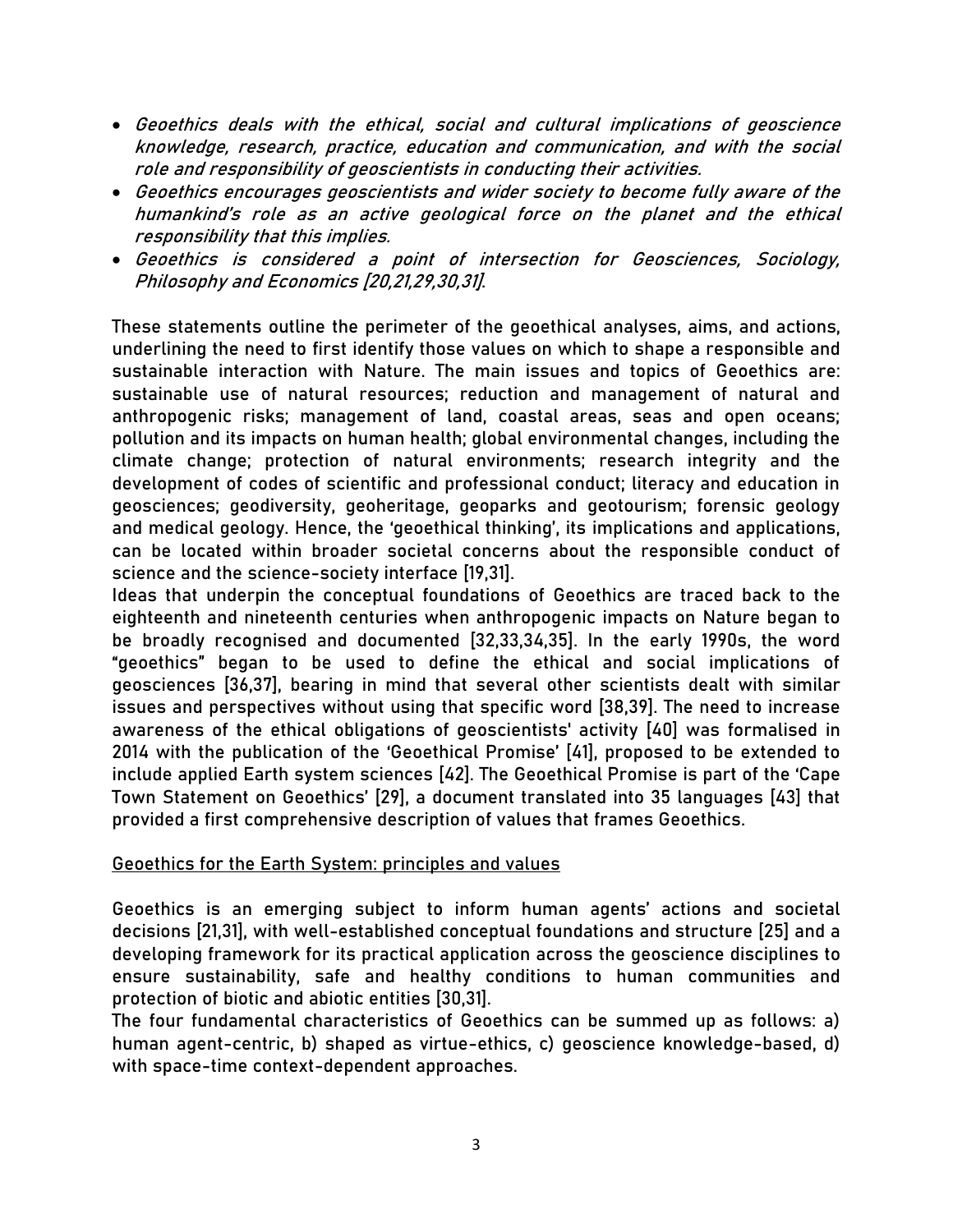The human agent is the *quantum* of societal behaviour, consciously adheres to a framework of individual and interpersonal reference values (honesty, integrity, accuracy, reliability, transparency, listening, sharing, and trust), and behaves according to the virtues of care, coherence, prudence, wisdom, dialogue, and good sense. These features make possible, along with other individuals' virtuous behaviours, to establish a human-Earth system relationship that is founded on the recognition of dignity of all the elements that make up the social-ecological systems. Hence the duty to guarantee to any entity the same value and existential space based on a recognised diversity.

Geoethics is a modern virtue-ethics, placing at the forefront individual, responsible action based on adopting societal and professional reference values, within a pragmatic, open and continuous revision process. According to personal abilities and possibilities, it calls upon each human being to operate within an ethical dimension, in which the duty to safeguard the rights of others takes precedence over the right to demand others' duties. The human agent's virtuous behaviours lean on universal rights and imply universal duties, as we recently proposed in the Charter for a Human Responsible Development [25]. This proposal starts from the consideration that the duty to guarantee to oneself and any other than oneself the same value and the same opportunities, arises from the awareness of having to act in accordance with one's own complex biological-emotional-rational nature, shaped by the knowledge of themselves and the world, and from the awareness of recognising oneself as a moral being. This approach opens the possibility that the rights of the human being are accompanied by the imperative duties of everyone, not as a jurisprudential dictation, but as evidence of their humanity [25], similar to Morin's vision [44], who invokes personal reform as a necessary step to achieve an ethical revitalisation of the individual.

The human agent shall act within an inclusive process to solve issues on a scientific basis, informed by human experience, supported by the multidisciplinary approaches of (geo)scientific knowledge and expertise on terrestrial dynamics, and respectful of traditional and indigenous knowledge [45].

Geoethics is context-dependent in space and time: this means that similar ethical issues and dilemmas that arise in different contexts and circumstances may require different choices. Geoethics is shaped and informed by the awareness of the technical, environmental, economic, cultural and political limits existing in different socioecological contexts and any decision inspired by Geoethics cannot ignore the physicalchemical-biological peculiarities of the territories affected by anthropic interventions [31]. Concepts such as prevention, diversity, sustainability, adaptation, protection of the territory (as an interlacement of natural, socio-cultural, economic elements), stewardship, conservation of the environmental and aesthetic quality of Nature, and geo-environmental education become reference values for the geoethical action [21,25,46]. Any approach in problem-solving must be based on equity to guarantee equal opportunities for social, economic and cultural development to the various human groups and to future generations aiming to build a more just society, in a natural environment that is not degraded, even aesthetically. Hence, the necessity to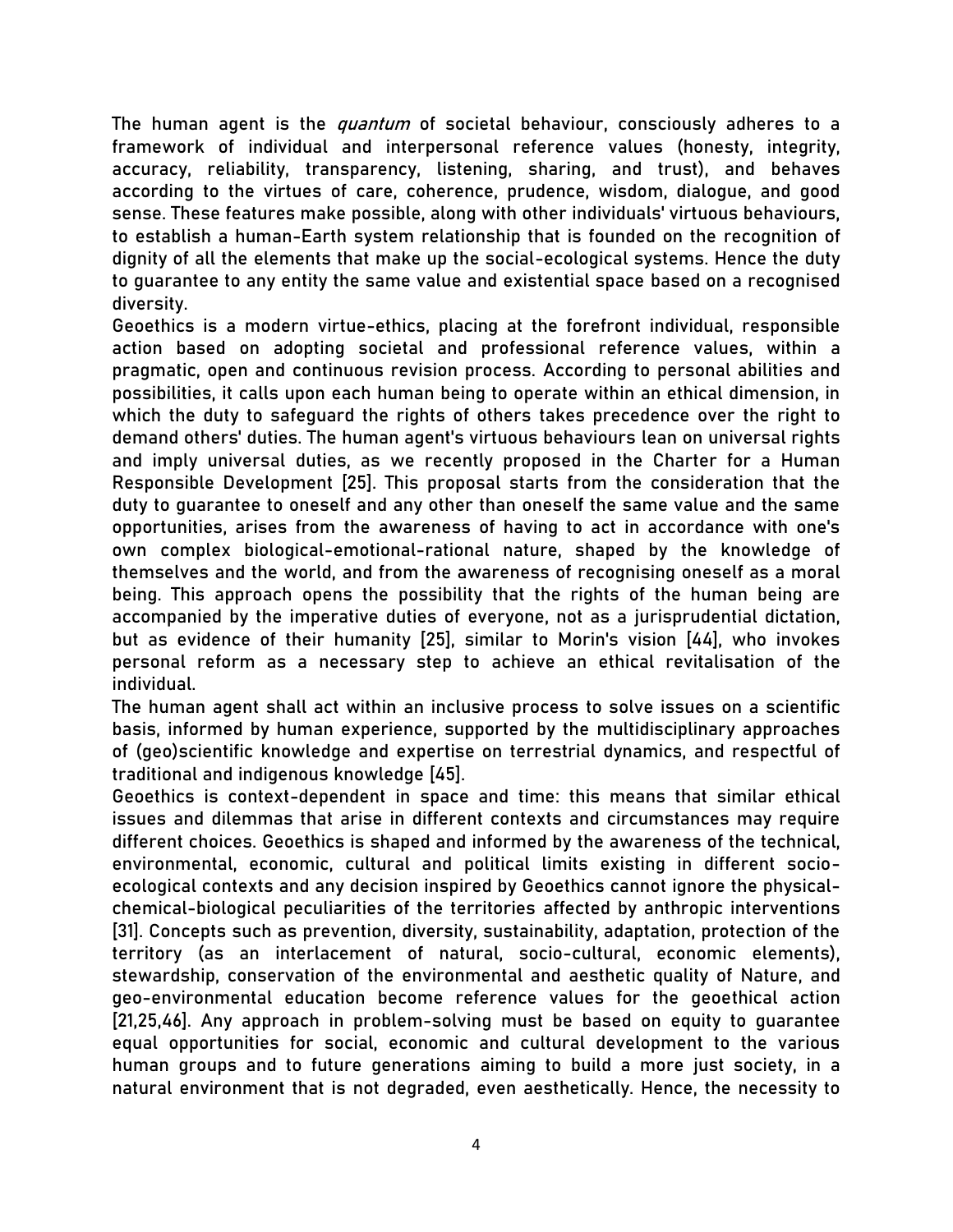protect geodiversity and geological heritage is considered a reference concept for Geoethics [21,24,29,31].

Geoethics considers the Kohlberg's hierarchy of moral adequacy, that identifies six developmental stages for the moral reasoning [47,48], as a reference scale for assessing the maturity of Human–Earth system interactions [49,50].

The concept of responsibility (the commitment to answer for our actions and their consequences) is the central pivot in Geoethics: the human agent sits at the centre of an ethical reference system in which a) individual, b) interpersonal/professional, c) social and d) environmental values coexist, underpinning responsibilities within these four levels (named "Geoethical domains") [20,21,30,31]. Responsibility is the geoethical criterion for human action [20,31,51] to ensure recognition and protection of the intrinsic value of any living and non-living element with which the human being interacts on the planet. Making responsible choices requires applying ethical principles while considering the impact of one's choices on future generations [52].

In the final instance, geoethics is ethics of responsibility towards the Earth system, leading the human agent to inform his/her action on the awareness of being a moral subject, on justice (intra- and intergenerational) when considering consequences of actions, and on respect for geo-biodiversity and social-ecological systems. This awareness makes the human agent capable of giving meaning to existence, primacy to dignity, and responsibility to action in all circumstances.

In the geoethical vision, the human agent moves within those four existential and interactive domains of Geoethics and acts consciously, according to an analytical and prudent approach based on the principle of responsibility. A genuine geoethical decision can only come from a responsible choice, whose fundamental prerequisite is the freedom to choose among different options, acting by one's own conscious and reasoned choice, rather than under compulsion. Only widely shared ethical values can guide human beings towards common decisions that are as acceptable as possible, both socially and ecologically, that allow approaching the complexity of natural and human reality and handling it with caution, while respecting geodiversity and biodiversity. Transferring this attitude to society means contributing to the promotion of responsible economic, technological and social development, and pushing towards political decisions and legal systems that consider the consequences of human actions affecting the natural system and related issues on different time scales. Any intervention on the environment imposed without considering the conditions and characteristics of the local contexts, risks provoking opposing reactions, even violent ones, by the communities involved [31]. Geoethics fosters inclusive and participatory processes with the population and an accurate assessment of the social and environmental costs of such an implementation. Only a cooperative dialogue will reconcile all parties' reference values and interests and offer sustainable benefits to those involved, maximising social and environmental advantages [53,54,55,56,57,58]. Human communities should be oriented by suggestions coming from science and humanities to find political, legal, social and economic forms for a practical application of new operational paradigms, capable of improving environmental, generational, and distributional justice [59,60,61].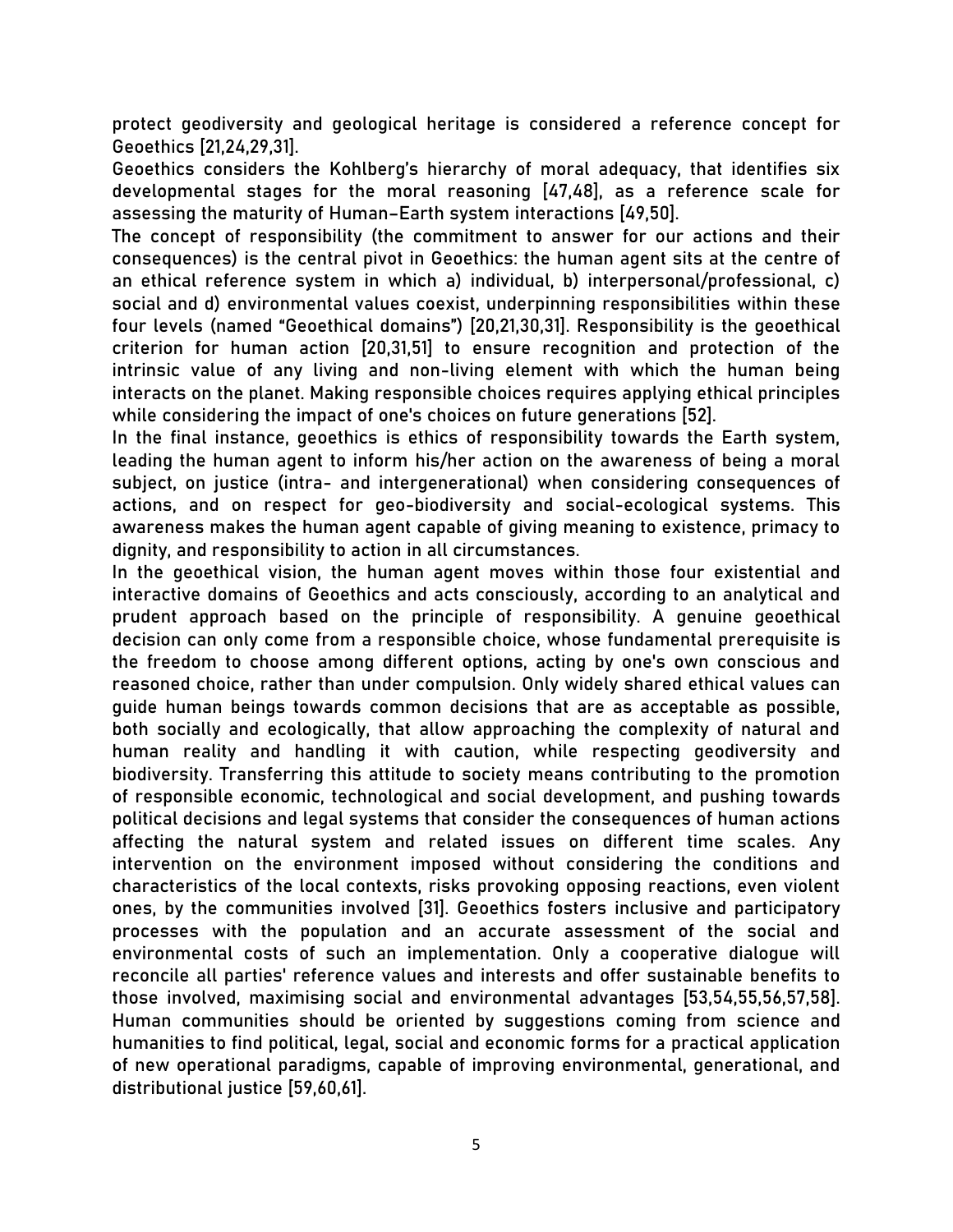## Geoethics as an ecological humanism

The anthropocentric vision places the human being at the centre of reality, as creator and agent of his/her sensible and rational experience, committed to guaranteeing him/herself survival and material and spiritual well-being. This view has historically assigned humans a central and dominant position on Nature, arriving in an extreme view to consider the value of the latter only in relation to its usefulness for the human species. In Geoethics, the anthropocentric vision about human experience is not denied but made responsible. At the same time, Geoethics recognises the value of the biocentric vision, as it is capable of grasping the value of life itself, which is considered fundamental to recognise the value of Nature in us humans. From this concept, it follows that respect for Nature inevitably involves respect for ourselves. Finally, Geoethics embraces the key concept of the ecocentric vision, based on the ability to grasp the meaning of the whole and of the link between the parts.

Therefore, Geoethics captures the profound meaning of anthropocentric, biocentric and ecocentric positions and synthesises them in a vision that can be defined as "ecological humanism" [25], which finds correspondence in the concept of "regenerated humanism" or "planetary humanism" proposed by Morin [44] and which rejects the quasi-divinisation of a human being dominating Nature. On the other hand, Geoethics considers the fact that it is not possible for the human being to leave the anthropological point of view, for the simple fact that, as human beings, our thinking about Nature is irremediably "human" [62]. Biocentric and ecocentric views are not exempt from an anthropological perspective, for they are related to the human experience. Having therefore cleared the difference between anthropocentrism and anthropocentric vision, the vision of Geoethics is centred on a human agent conscious of the partiality and relativity of their rational, sensitive and emotional experience, albeit within the richness of the manifestations of universal being. The Anthropos is assigned the unconditional responsibility of being part of a whole and an equal among all. This perspective assigns to the human being a centrality in the Earth System in terms of responsibility and not of dominance and power. This responsibility is implemented through responsible human actions, and the creation of conditions for the development of an ecological humanism, which is not limited to a perspective of survival of the living species, but which, through a scientifically founded geosophy [63], opens the possibilities of Anthropos to a future of authentic and conscious unity with Nature.

# References

- 1. Ellis EC (2011) Anthropogenic transformation of the terrestrial biosphere. Philos Trans R Soc A, 369:1010–1035. doi:10.1098/rsta.2010.0331
- 2. Crutzen PJ (2006) The "Anthropocene". In: Ehlers E, Krafft T (eds) Earth System Science in the Anthropocene, Springer, Heidelberg, p 13-18. doi:10.1007/3-540- 26590-2\_3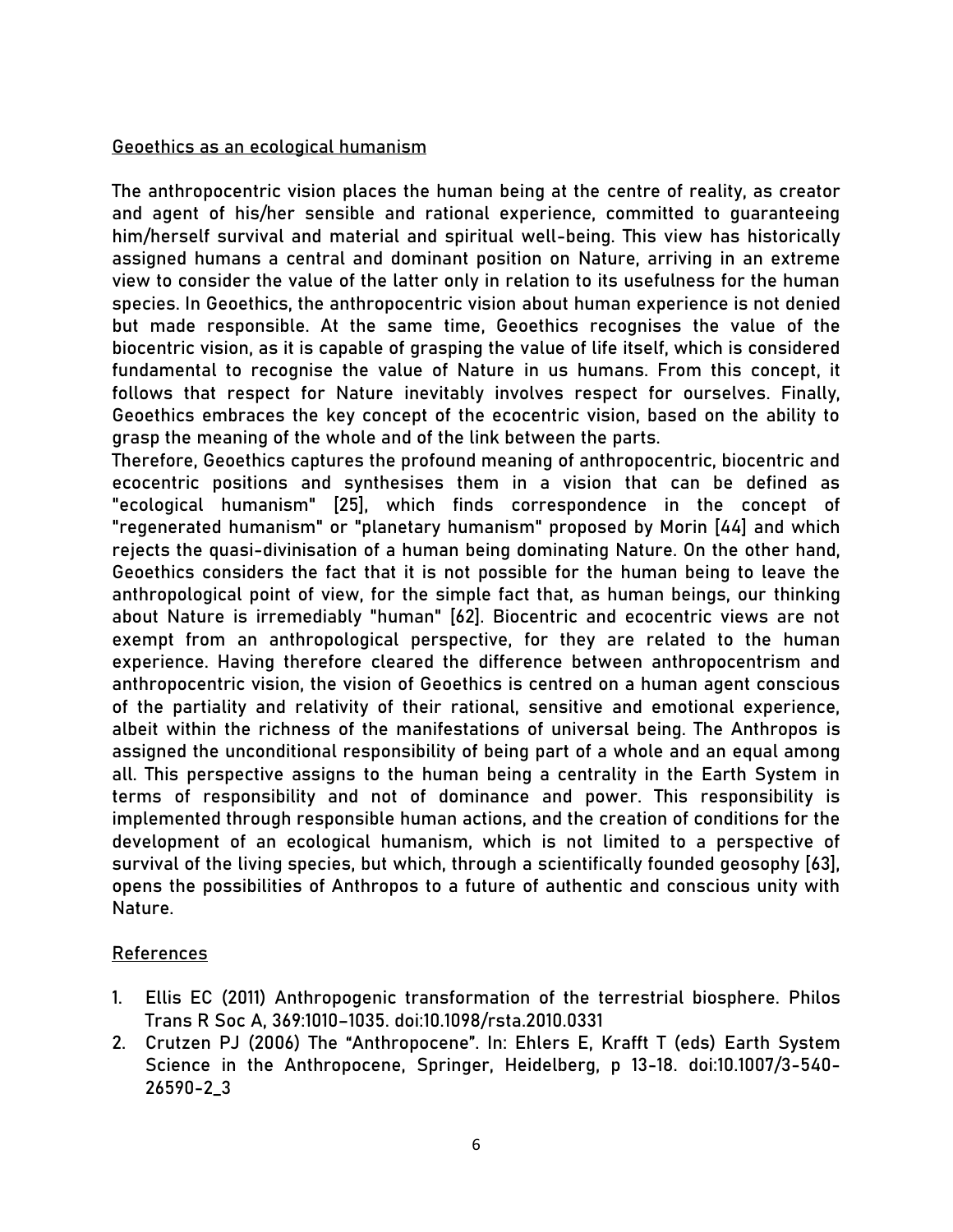- 3. Ripple WJ, Wolf C, Newsome TM et al and 11,258 scientist signatories from 153 countries (2019) World scientists' warning of a climate emergency. BioScience, biz088. doi:10.1093/biosci/biz088
- 4. Elhacham E, Ben-Uri L, Grozovski J et al (2020) Global human-made mass exceeds all living biomass. Nature, 588:442–444. doi:10.1038/s41586-020-3010-5
- 5. Jouffray J-B, Blasiak R, Norström AV et al (2020) The blue acceleration: the trajectory of human expansion into the ocean. Perspective, 2:43–54. doi:10.1016/j.oneear.2019.12.016
- 6. Berkes F, Folke C (eds) (1998) Linking Social and Ecological Systems. Cambridge University Press, Cambridge
- 7. Rockström J, Steffen W et al. (2009) A safe operating space for humanity. Nature, 461:472–475. doi:10.1038/461472a
- 8. Preiser R, Biggs R et al (2018) Social-ecological systems as complex adaptive systems: organizing principles for advancing research methods and approaches. Ecol Soc, 23(4):46. doi:10.5751/ES-10558-230446
- 9. Meneganzin A, Pievani T, Caserini S (2020) Anthropogenic climate change as a monumental niche construction process: background and philosophical aspects. Biol Philos, 35(38). doi:10.1007/s10539-020-09754-2
- 10. Morens DM, Fauci AS (2020) Emerging Pandemic Diseases: How We Got to COVID-19. Cell, 182. doi:10.1016/j.cell.2020.08.021
- 11. Lenton TM, Rockström J, Gaffney O et al (2019) Nature, 575:592-595. doi:10.1038/d41586-019-03595-0
- 12. Randers J, Goluke U (2020) An earth system model shows self-sustained melting of permafrost even if all man-made GHG emissions stop in 2020. Sci Rep, 10(1):18456. doi:10.1038/s41598-020-75481-z
- 13. Steffen W, Richardson K, Rockström J et al (2015) Planetary boundaries: Guiding human development on a changing planet. Science, 347(6223):1259855–1259855. doi:10.1126/science.1259855
- 14. Folke C, Biggs R, Norström AV et al (2016) Social-ecological resilience and biosphere-based sustainability science. Ecol Soc, 21(3):41. doi:10.5751/ES-08748- 210341
- 15. Peppoloni S, Di Capua G (eds) (2015) Geoethics: the Role and Responsibility of Geoscientists. Geol Soc Spec Pub, 419. doi:10.1144/SP419.0
- 16. Wyss M, Peppoloni S (eds) (2015) Geoethics: Ethical Challenges and Case Studies in Earth Sciences. Elsevier, Amsterdam. doi:10.1016/C2013-0-09988-4
- 17. Mogk DW (2017) Geoethics and Professionalism: The Responsible Conduct of Scientists. Ann Geophys, 60(7). doi:10.4401/ag-7584
- 18. Peppoloni S, Di Capua G (2018) Ethics. In: Bobrowsky PT, Marker B (eds) Encyclopedia of Engineering Geology. Springer, Cham, p 1-5. doi:10.1007/978-3-319- 12127-7\_115-1
- 19. Bohle M, Di Capua G (2019) Setting the Scene. In: Bohle E (ed) Exploring Geoethics, Springer, Cham, p 1–24. doi:10.1007/978-3-030-12010-8\_1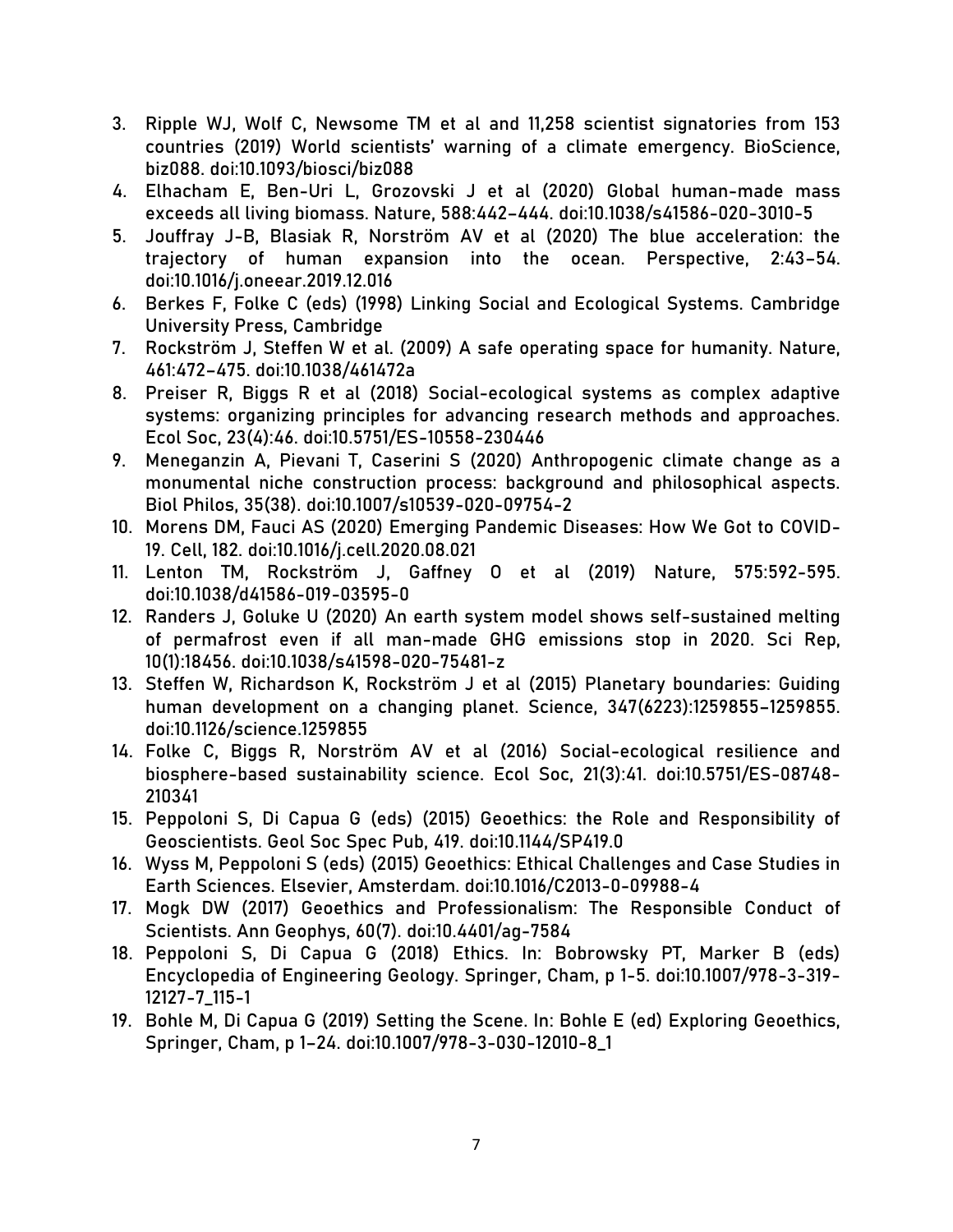- 20. Peppoloni S, Di Capua G (2015) The Meaning of Geoethics. In: Wyss M, Peppoloni S (eds) Geoethics: Ethical Challenges and Case Studies in Earth Sciences. Elsevier, Amsterdam, p 3–14. doi:10.1016/B978-0-12-799935-7.00001-0
- 21. Bobrowsky P, Cronin V, Di Capua G et al (2017) The Emerging Field of Geoethics. In: Gundersen LC (ed) Scientific Integrity and Ethics: With Applications to the Geosciences. AGU Spec Pub, 73, Wiley, Hoboken, NJ. doi:10.1002/9781119067825.ch11
- 22. Mogk DW, Geissman JW, Bruckner MZ (2017) Teaching geoethics across the geoscience curriculum. Why, when, what, how, and where? In: Gundersen LC (ed) Scientific Integrity and Ethics: With Applications to the Geosciences. AGU Spec Pub, 73, Wiley, Hoboken, NJ. doi:10.1002/9781119067825.ch13
- 23. Mogk DW, Bruckner MZ (2020) Geoethics training in the Earth and environmental sciences. Nat Rev Earth Environ, 1:81–83. doi:10.1038/s43017-020-0024-3
- 24. Mogk DW (2020) The Intersection of Geoethics and Diversity in the Geosciences. In: Di Capua G, Bobrowsky PT et al (eds) Geoethics: Status and Future Perspectives. Geol Soc Spec Pub, 508. doi:10.1144/SP508-2020-66
- 25. Peppoloni S, Di Capua G (2020) Geoethics as global ethics to face grand challenges for humanity. In: Di Capua G, Bobrowsky PT et al (eds) Geoethics: Status and Future Perspectives. Geol Soc Spec Pub, 508. doi:10.1144/SP508-2020-146.
- 26. Frodeman R (1995) Geological reasoning: geology as an interpretive and historical science. Geol Soc Am Bull, 107:960–968. doi:10.1130/0016- 7606(1995)107%3c0960:GRGAAI%3e2.3.CO;2
- 27. Marshall A (1993) Ethics & the extraterrestrial environment. J Appl Philos, 10:227– 236. doi:10.1111/j.1468-5930.1993.tb00078.x
- 28. Hourdequin M (2015) Environmental Ethics: From Theory to Practice. Bloomsbury Academic, London
- 29. Di Capua G, Peppoloni S, Bobrowsky P.T. (2017) The Cape Town Statement on Geoethics. Ann Geophys, 60(7). doi:10.4401/ag-7553
- 30. Peppoloni S, Di Capua G (2017) Geoethics: Ethical, Social and Cultural Implications in Geosciences. Ann Geophys, 60(7). doi:10.4401/ag-7473
- 31. Peppoloni S, Bilham N, Di Capua G (2019) Contemporary geoethics within the geosciences. In: Bohle E (ed) Exploring Geoethics, Springer, Cham, p 25–70. doi:10.1007/978-3-030-12010-8\_2
- 32. Peppoloni S, Di Capua G (2012) Geoethics and Geological Culture: Awareness, Responsibility and Challenges. Ann Geophys, 55(3):335–341. doi:10.4401/ag-6099
- 33. Bonneuil C, Fressoz J-B (2013) L'événement Anthropocène: La terre, l'histoire et nous. Le Seuil, Paris
- 34. Lucchesi S (2017) Geosciences at the Service of Society: The Path Traced by Antonio Stoppani. Ann Geophys, 60(7). doi:10.4401/ag-7413
- 35. Lewis S, Maslin MA (2018) The Human Planet: How We Created the Anthropocene. Pelican, London
- 36. Cronin VS (1992) On the seismic activity of the Malibu Coast Fault Zone, and other ethical problems in engineering geoscience. Geol Soc Am, Abstracts with Programs, 24(7):A284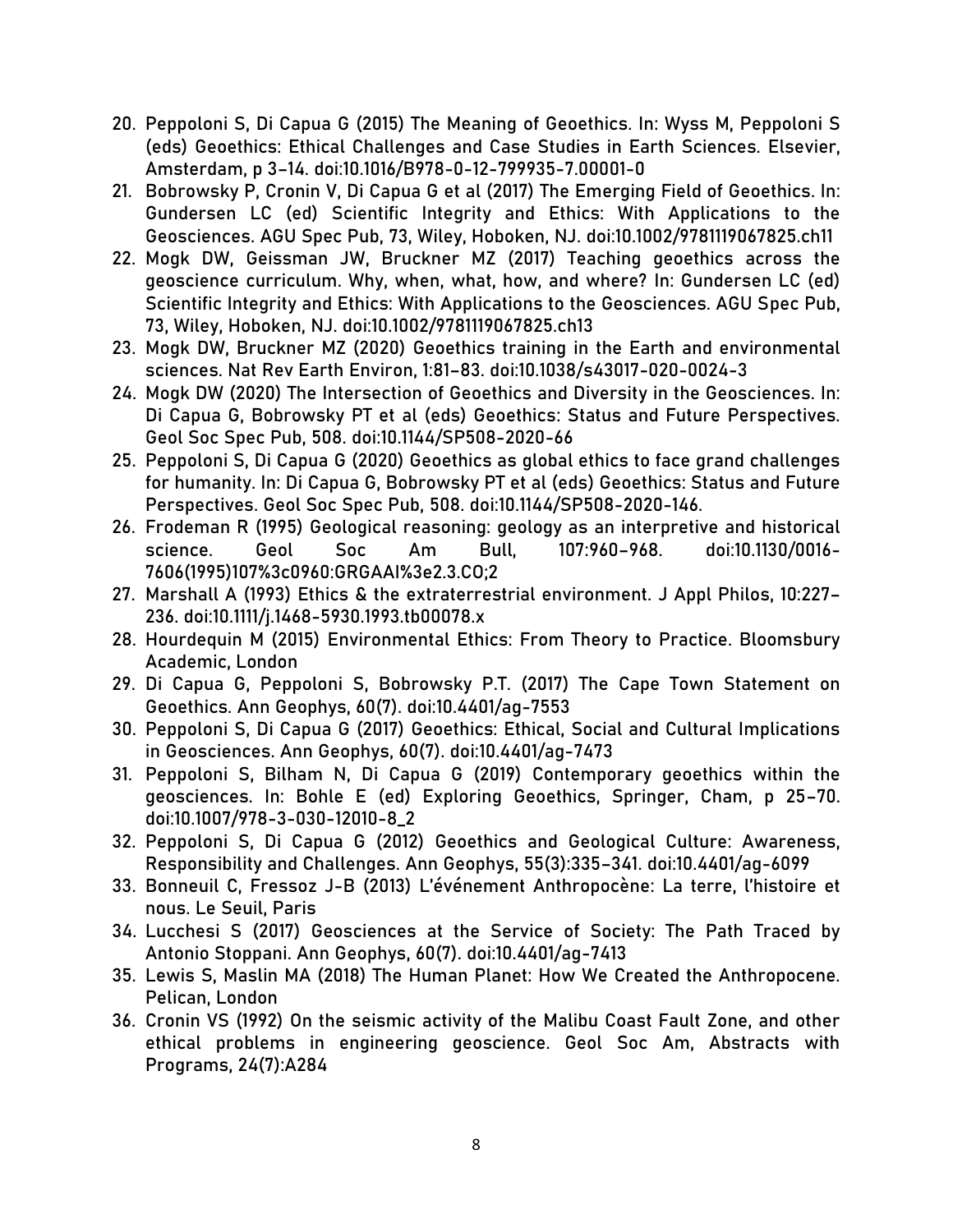- 37. Savolainen K (1992) Education and human rights: new priorities. In: Adult Education for International Understanding, Human Rights and Peace. Report of the Workshop held at UIE, Hamburg, 18–19 April 1991. UIE Reports, 11. Unesco Institute for Education, Hamburg, p 43–48.
- 38. Zen E-A (1993) The citizen-geologist. GSA Today, 3:2–3
- 39. Moores EM (1997) Geology and culture: a call for action. GSA Today, 7:7–11
- 40. Ellis EC, Haff PK (2009) Earth Science in the Anthropocene: New Epoch, New Paradigm, New Responsibilities. EOS, 90(49):473. doi:10.1029/2009EO490006
- 41. Matteucci R, Gosso G, Peppoloni S et al (2014) The "Geoethical Promise": A Proposal. Episodes, 37(3):190–191. doi:10.18814/epiiugs/2014/v37i3/004
- 42. Bohle M, Ellis EC (2017) Furthering Ethical Requirements for Applied Earth Science. Ann Geophys, 60(7). doi:10.4401/ag-7401
- 43. Peppoloni S (ed.) (2018) Spreading geoethics through the languages of the world Translations of the Cape Town Statement on Geoethics. IAPG. doi:10.13140/rg.2.2.23282.40645
- 44. Morin E (2020) Changeons de voie: Les leçons du coronavirus. Éditions Denoël, Paris
- 45. Groenfeldt D (2020) Ethical Considerations in Managing the Hydrosphere: An Overview of Water Ethics. In: Di Capua G, Bobrowsky PT et al (eds) Geoethics: Status and Future Perspectives. Geol Soc Spec Pub, 508. doi:10.1144/SP508-2020- 99
- 46. Peppoloni S, Di Capua G (2016) Geoethics: Ethical, Social, and Cultural Values in Geosciences Research, Practice, and Education. In: Wessel GR, Greenberg JK (eds) Geoscience for the Public Good and Global Development: Toward a Sustainable Future. Geol S Am S, 520:17–21. doi:10.1130/2016.2520(03)
- 47. Kohlberg L (1982) Moral development. In: Broughton JM, Freeman-Moir DJ (eds) The Cognitive Developmental Psychology of James Mark Baldwin: Current Theory and Research in Genetic Epistemology. Ablex Publishing Corp, Norwood, NJ
- 48. Kohlberg L, Levine C, Hewer A (1983) Moral stages: a current formulation and a response to critics. Karger Publishers, Basel
- 49. Marone E, Peppoloni S (2017) Ethical Dilemmas in Geosciences. We Can Ask, but, Can We Answer? Ann Geophys, 60(7). doi:10.4401/ag-7445
- 50. Bohle M, Marone E (2019) Humanistic Geosciences and the Planetary Human Niche. In: Bohle E (ed) Exploring Geoethics, Springer, Cham, p 137–164. doi:10.1007/978-3- 030-12010-8\_4
- 51. Hocke P (2015) Nuclear waste repositories and ethical challenges. In: Wyss M, Peppoloni S (eds) Geoethics: Ethical Challenges and Case Studies in Earth Sciences. Elsevier, Amsterdam, p 359–367. doi:10.1016/B978-0-12-799935-7.00029- 0
- 52 Jonas H (1984) The Imperative of Responsibility: In Search of Ethics for the Technological Age. University of Chicago Press, Chicago
- 53. Owen JR, Kemp D (2013) Social licence and mining: a critical perspective. Resour Policy, 38:29–35. doi:10.1016/j.resourpol.2012.06.016